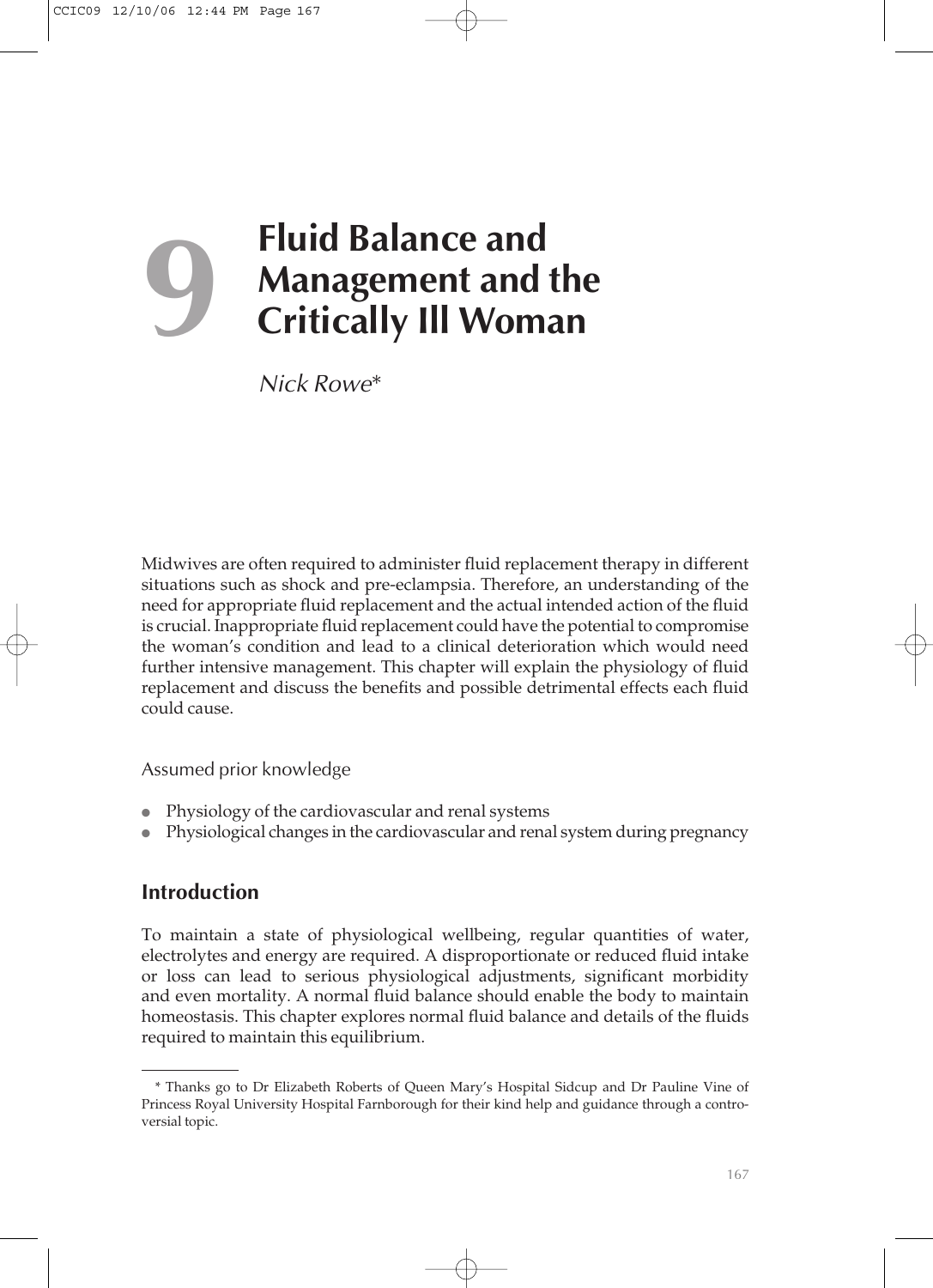## **The process of normal fluid balance**

The cardiovascular system is vital in its role for the distribution and absorption of gases, nutrients and metabolites, throughout the body. The normal passage of circulatory fluids is shown in Fig. 9.1. The passage between the arterial and venous systems is regulated by tube-like endothelial capillaries. The transfer of gases, nutrients and metabolites takes place at a cellular level. Oxygen, for example, carried by erythrocytes (red blood cells) is transported through the capillary wall to interact with tissue cells (Fig. 9.2). The medium through which



**Figure 9.1** Normal passage of circulatory fluids.



Figure 9.2 Transfer of fluids between the tissues and the arterial and venous systems.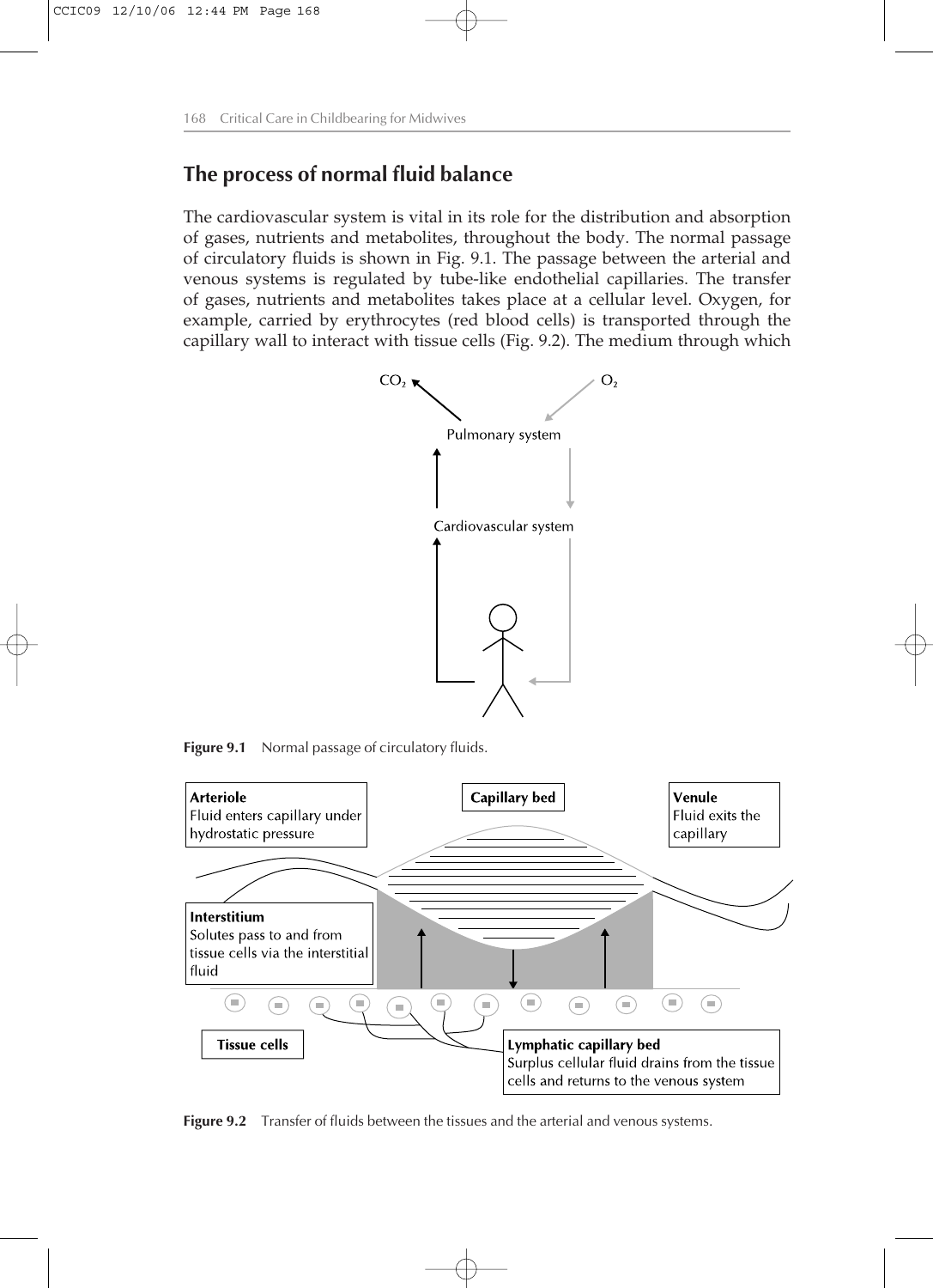the cells pass is the interstitium. The interstitium is a fibrous tissue and binds the capillary with the surrounding tissues. The fluid present in the interstitium allows the passage of solutes to and from the tissue cells, thus allowing the supply of gases, nutrients and hormones and the return of unused or waste products.

The fluid volume contained in the body is referred to as the total body water. This is divided between three compartments, with 25% in the vascular space, 8% in the interstitial space and 67% within the intracellular compartment. In a 70 kg male, the total body water is approximately 60% of the total body weight (around 42 L). In females, due to increased fat levels, this figure may be reduced to 50% (around 35 L).

Surplus tissue fluid is collected by the lymphatic system at the lymphatic capillary bed. Regulated by lymph nodes, the fluid is returned to the venous system, with the upper right body quadrant draining via the right lymphatic duct and the remainder via the thoracic duct.

The passage of fluid between the intracellular fluid (ICF) space and the extracellular fluid (ECF) space, which includes both plasma and interstitial fluid, is governed by osmosis. As both ICF and ECF are isotonic, an osmotic equilibrium exists at the cell membrane. ICF has potassium as its principle cat ion and is sensitive to changes in ECF sodium concentrations. A raise in serum or ECF sodium levels will cause water to pass from the ICF to the ECF. The reverse is also seen when ECF sodium concentrations are reduced. Albumin and a higher proportion of water with its dissolved oxygen are forced from the arterial end of the capillary by hydrostatic pressure, into the interstitium. The concentration of albumin remaining in the plasma is increased due to the water displacement, so increasing the colloid oncotic pressure. At the venous end of the capillary, the reduced blood pressure and raised oncotic pressure draw water containing carbon dioxide and metabolites back into the vasculature for transfer to the lungs, etc.

The extracellular space is regulated by both its tonicity and volume. Tonicity is governed by osmoreceptors in the brain, which serve to stimulate or suppress thirst, and to regulate water output. The smooth muscle that surrounds blood vessels controls either constriction (sympathetic nerve stimulation) or dilatation (parasympathetic nerve stimulation). An equal stimulus from both sympathetic and parasympathetic systems produces normal vascular tone. Reduced systemic arterial pressure in the renal system can lead to sodium and water retention in the kidney. Water retention itself can result in hyponatraemia (a sodium level of < 135 mmol/L) and, as previously mentioned, can result in a migration of water from the ECF to the ICF. Whilst this would impact upon the volume of the ECF, the total sodium level would not decrease in ratio to the fluid distribution, as electrolytes are unable to pass across the cell membrane. Other impacting factors relating to the ECF space are fluid intake (either oral or infusion therapy) and evaporation due to irregular thermoregulation and gastrointestinal conditions such as vomiting and diarrhoea. An imbalance of circulating fluid as either hypoor hypervolaemia, will also impact on the normal process of fluid balance. This natural fluid balance may also be greatly disrupted by normal physiological changes in pregnancy related to conditions such as severe hypertensive disorders of pregnancy and postpartum haemorrhage.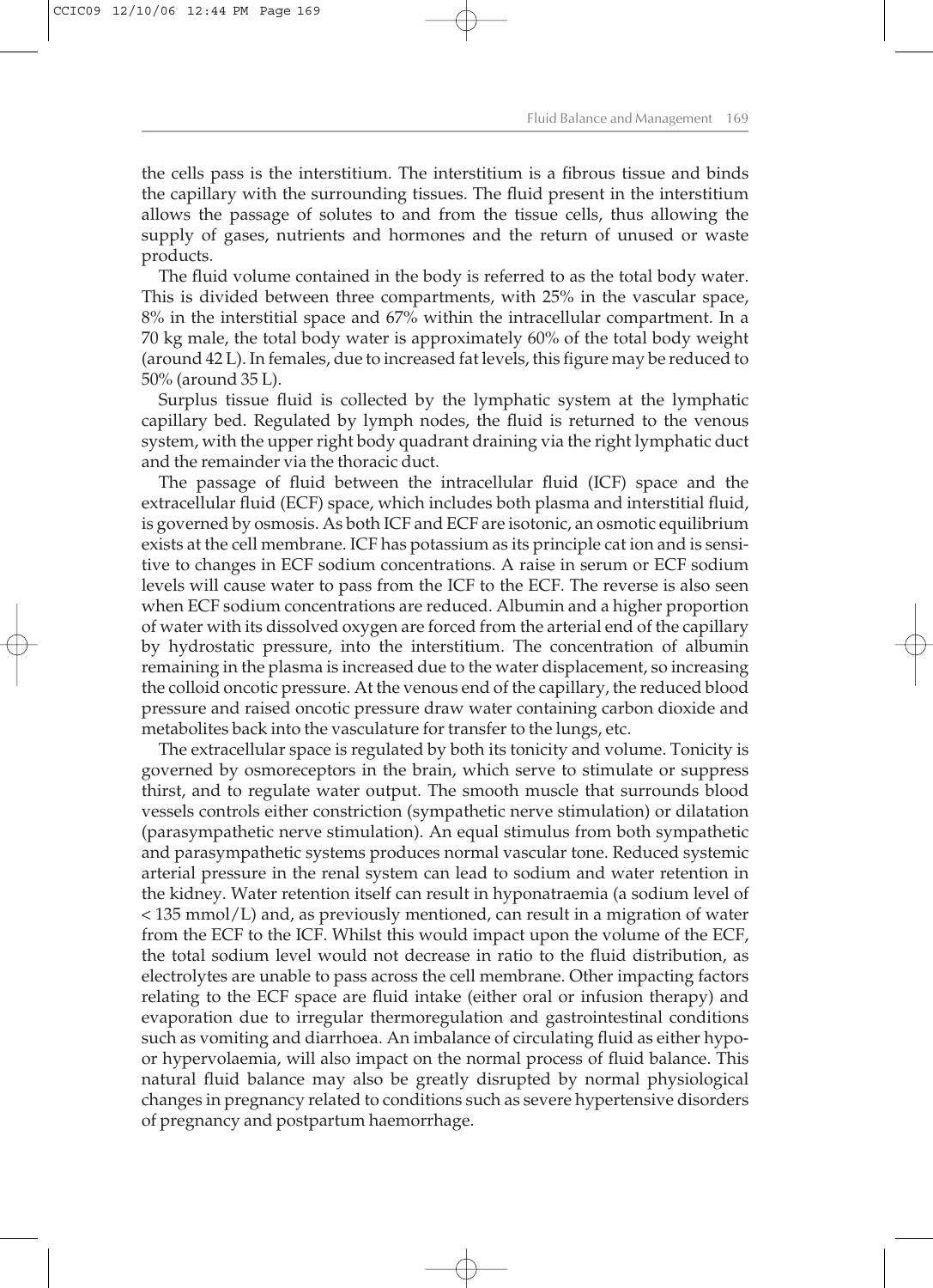## **Effective fluid balance in critically ill women**

An effective fluid balance in any situation has but one aim; to maintain a normal balance that takes into account both the previous events and the current condition of the patient, and pre-empts foreseeable occurrences. Haemodynamics seen during pregnancy, whilst differing greatly from the baseline values, maintain a function that serves the needs of both mother and baby. In classifying a woman as being 'critically ill', we are therefore looking to have observed signs and symptoms that differ greatly from those we might normally expect to see, and can determine them to be an actual or imminent threat.

The physiology of fluid administration will show an initial expansion of the intravascular compartment. The subsequent passage across the capillary structure decrees the extent and duration of effect of the infusion. This differentiates between crystalloid and colloid solutions. Conditions that combine a decreased blood flow and oxygen transfer to the tissues that result in cellular hypoxia and potential organ dysfunction are represented as shock, which is explained at a greater depth in Chapter 8.

The most common pregnancy-related condition that affects fluid balance is pre-eclampsia. In respect of fluid management, the extremes that commonly guide treatment regimes are, on the one hand, pulmonary oedema versus renal failure on the other. Pearson (1992) argues that the woman with severe preeclampsia is at high risk of pulmonary oedema and as such should be fluid restricted with early diuretic therapy. Indeed, with women with a central venous pressure (CVP) of ≥4 mmHg, additional crystalloid infusion can raise the CVP to ≥ 10 mmHg, thus precipitating pulmonary oedema relating to the free passage of crystalloids between the intra- and extravascular spaces (Robson 1999).

However, the treatment of pre-eclamptic hypertension with hydralazine without a preload fluid dose can cause hypotension, fetal distress and oliguria (Magee et al. 2003). Reduced systemic arterial pressure in the renal system can lead to sodium and water retention in the kidney. This will cause a concentration of the urine output, seen as a darkening in colour and a thickened consistency; however this does not necessarily indicate renal failure, which affects approximately 1.5% of women in severe pre-eclampsia. Dehydration that manifests as thirst, however, indicates a depletion of 1 L or more and should be managed. Oral fluid intake will rarely result in toxicity and can be passed through the body; women can therefore be encouraged to drink at regular intervals. As such, maintenance fluids can be given as crystalloid fluids. In women with a urine output of  $< 100$  ml/4 h, CVP can be measured. Readings of  $< 4$  mmHg can be treated with 400 ml of 5% albumin. Careful challenges of colloid fluids, which remain in the intravascular space due to their higher molecular weight, will maintain colloid oncotic pressure – as opposed to crystalloids that are associated with a postpartum fall.

Pre-eclampsia can be considered to be a condition that illustrates a degree of distributive/vasogenic shock. Despite a relatively normal cardiac function and blood volume, the irregular distribution of blood can result in poor oxygenation of the tissues. Other shock-related disorders that can affect the distribution of body fluids are: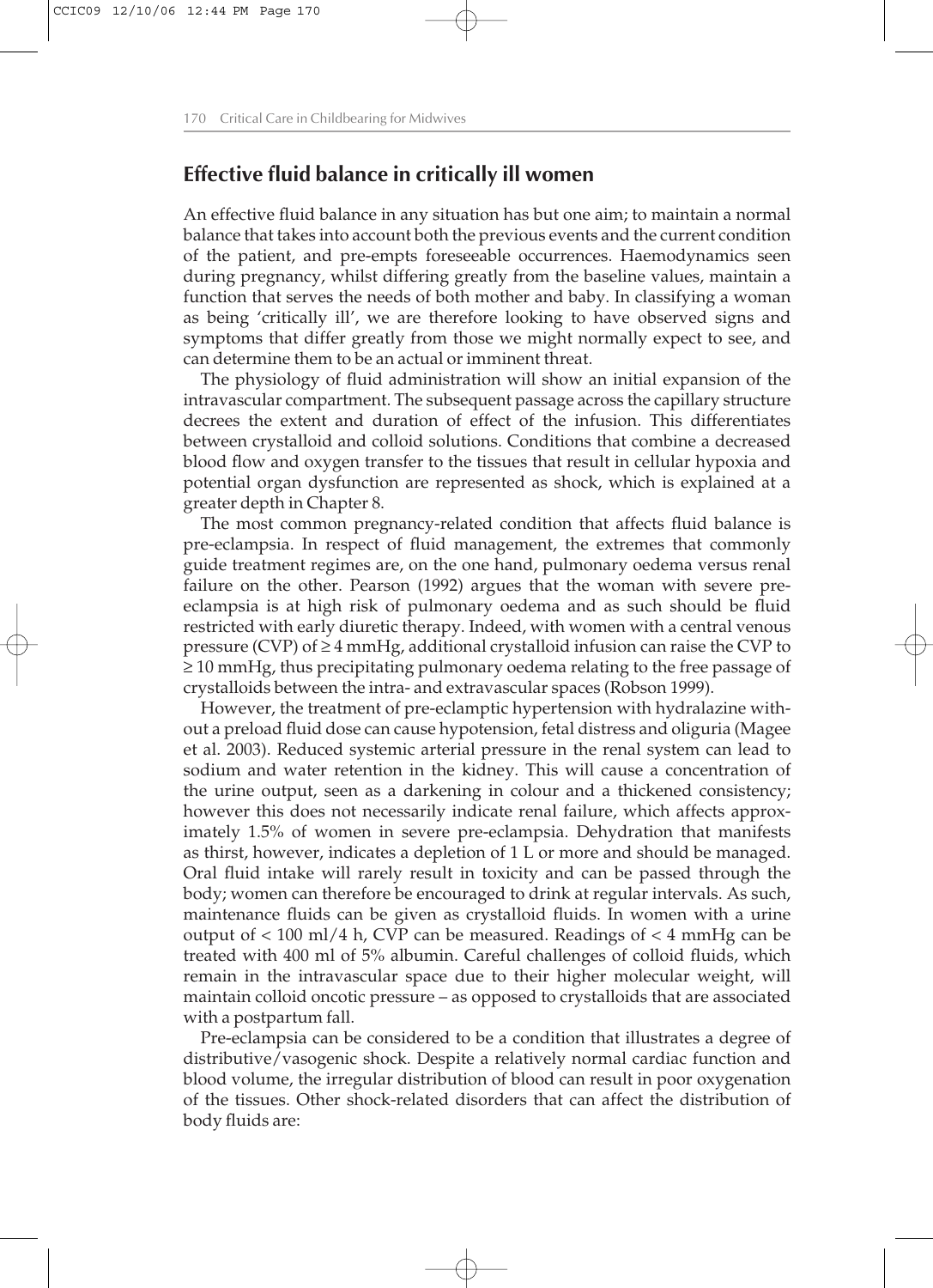- *Septic shock*. As a result of the cardiac output and vasodilatation being depressed, a physiological attempt is made to direct the blood flow to critical organs at the expense of the pulmonary and renal systems. This results in an increased permeability of the capillaries, allowing water and large proteins such as albumin to migrate to the interstitium resulting in loss of proteins, hypovolaemia and interstitial oedema.
- **•** *Anaphylactic shock*. The release of histamine, serotonin and other chemical mediators following the stimulation of the antibody–antigen complex, activates the cells of the immune system (such as mast cells and basophils) which causes vasodilatation and capillary permeability. This allows fluids to migrate from the intervascular compartment to the interstitium. The result is a fall in blood pressure and hypovolaemia resulting in tissue hypoxia.
- <sup>l</sup> *Hypovolaemic shock*. This occurs when fluid leaves the cardiovascular space either to an internal space (as seen in distributive shock, burns or internal haemorrhage) or to external loss.

## **Fluid management**

When considering the management of fluids in the critically ill woman, it is imperative not to lose sight of the fundamentals of fluid balance. The fluid volume contained in the body (total body water) is divided between three compartments, with 25% in the vascular space, 8% in the interstitial space and 67% within the intracellular compartment.

The composition of ECF and ICF is shown in Table 9.1.

| Intracellular fluid (28 L) |              | Extracellular fluid (14 L) |                              |
|----------------------------|--------------|----------------------------|------------------------------|
| Sodium                     | 14 mmol/L    | Sodium                     | $150$ mmol/L                 |
| Potassium                  | $150$ mmol/L | Potassium                  | 4 mmol/L                     |
| <b>Bicarbonate</b>         | 10 mmol/L    | <b>Bicarbonate</b>         | $27$ mmol/L                  |
| Protein                    | 74 mmol/L    | Protein                    | Plasma = $16 \text{ mmol/L}$ |
|                            |              |                            | $ISF = 2$ mmol/L             |

**Table 9.1** Composition of extracellular and intracellular fluids.

ISF, interstitial fluid.

By looking at routine throughput of fluids and the metabolism of electrolytes (Table 9.2), a maintenance baseline of daily requirements can be identified. Intravenous fluids are distributed in differing ways between the intracellular, interstitial and plasma compartments (Table 9.3) and so the choice of fluid type is of vital importance.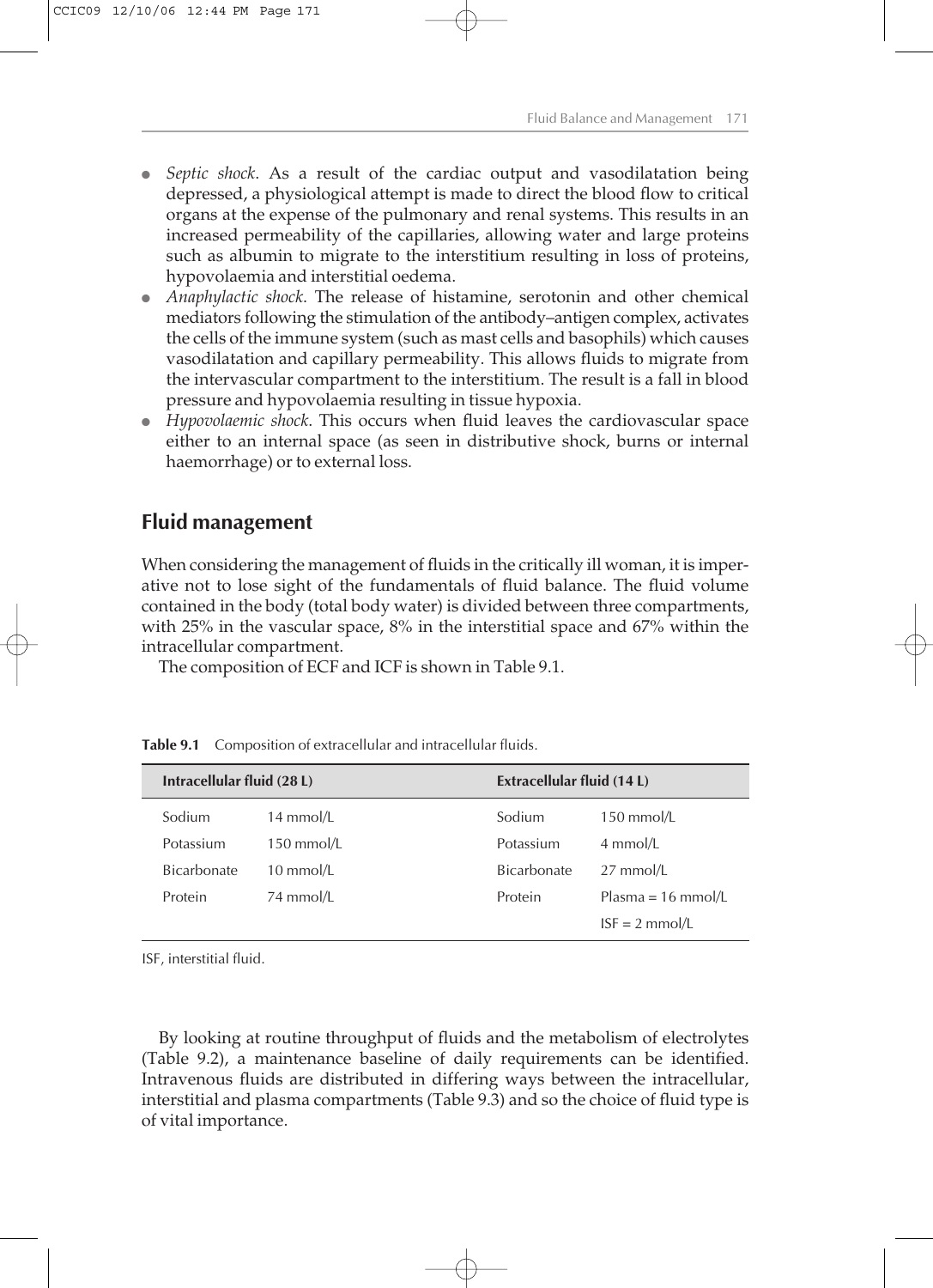| Input $H_2O$ 2500 ml/day | Output H <sub>2</sub> O 2500 ml/day |  |
|--------------------------|-------------------------------------|--|
| Fluids 1400 ml           | Urine 1500 ml                       |  |
| Food 750 ml              | Skin 500 ml                         |  |
| Metabolism 350 ml        | Lungs 400 ml                        |  |
|                          | Faeces 100 ml                       |  |
|                          | Sodium 50–90 mmol                   |  |
|                          | Potassium 50–90 mmol                |  |
|                          |                                     |  |

**Table 9.2** Example of daily input versus output.

**Table 9.3** Distribution of fluid between the intracellular, interstitial and plasma compartments.

|                           | <b>Intracellular</b> | <b>Interstitial</b> | <b>Plasma</b> |
|---------------------------|----------------------|---------------------|---------------|
| Isotonic saline           | $0\%$                | 80%                 | 20%           |
| Water (dextrose solution) | 67%                  | 25%                 | 8%            |
| Colloids                  | $0\%$                | $0\%$               | 100%          |

From Table 9.3 we can see that a normal saline solution, whilst good for the maintenance of water and electrolyte homeostasis, will only be able to compensate for a blood volume loss of up to 20%. A colloid however, with a high molecular weight of > 10 000 Da, will stay entirely in the intravascular space. A combination therapy will therefore allow the crystalloid to provide tissue hydration, whilst a colloid infusion will hydrate the vasculature. It is important to note that simply infusing fluids will not correct electrolyte or component imbalance. Regular laboratory testing will show deficiencies or accumulations that result from the woman's condition and their response to fluid therapy. For example, during massive fluid resuscitation, full blood count tests will ensure that the woman's blood components are not simply diluted to an anaemic degree, simply for the sake of restoring volume. Any fluid infused must be able to perform its required function; that is, the distribution and absorption of gases, nutrients and metabolites throughout the body.

#### Principles of fluid management

#### **Accurate fluid balance recording**

This should include all oral/intravenous and otherwise introduced fluids. Balanced against these should be all excreted fluids such as urine output, vomit/diarrhoea and haemorrhage. It is best if all factors that relate to a patient's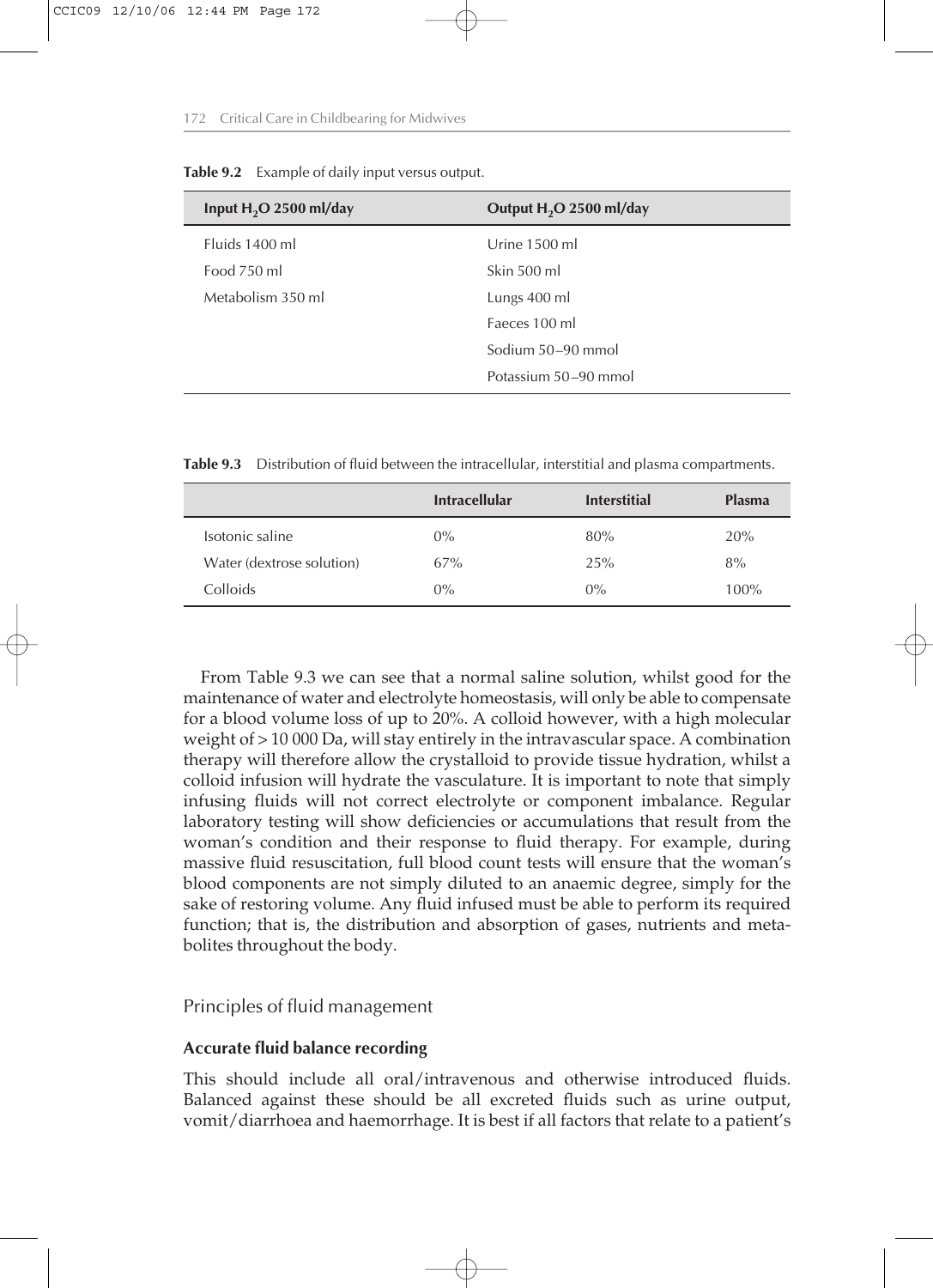fluid balance are recorded on a single 24-hour sheet. In the critical care scenario, this should ideally be a component of their daily care record, which combines observations with treatment regimes, along with an area for staff to document their own comments. In this way, we reduce the possibility of events either being passed over or taken out of context. This should be implemented for any patient whose condition gives rise for concern.

#### **Maintenance fluids**

If a patient is able to safely drink fluids, they should be encouraged to do so. Any dehydration that manifests as thirst indicates a depletion of > 1 L. A background infusion of crystalloid fluid such as Hartmann's solution or 0.9% sodium chloride at 90 ml/h will offset the normal excretion of water by the body. In cases of vomiting or fasting, not only does the patient lose fluid but she is also prevented from any normal maintenance. During fasting a woman can lose 420 ml water in 4 hours, rising to 1260 ml in 12 hours. Sodium and potassium loss under the same conditions are equal at 12 mmol at 4 hours, rising to 35 mmol at 12 hours. In addition, stress may also induce the release of antidiuretic hormone (ADH), aldosterone and cortisol. This can then lead to water and sodium retention with the loss of potassium. Thus, if fluid balances are compromised for more than 24 hours, the potassium levels of the patient should be considered.

#### **Possible invasive central venous monitoring**

In cases of proven oliguria  $\left($  < 0.5 ml/kg/h) or undue haemorrhage, the insertion of central venous monitoring should be considered. A low CVP, often indicative of left atrial filling pressures, could be indicative of a hypovolaemic state. However, when the reading rises above 6 cmH<sub>2</sub>O, the filling pressures are often underestimated and there is an increased risk of pulmonary oedema. A raised CVP in isolation of supporting tests proves little in regard to fluid status but may be a precursor to fluid overload or myocardial dysfunction. As such, the insertion of a pulmonary artery catheter can be considered. In underloaded patients, the CVP will fall off soon after volume loading, despite a temporary rise being seen.

The risks of insertion should, however, be taken into account. Coagulopathy may cause bleeding and be impossible to control. Poor oxygenation or lung disease may further deteriorate with accidental lung damage. The potential for sepsis is also increased with the introduction of invasive catheters. Unless there is expertise available in both the insertion and management of catheters, and the interpretation of results, central vein cannulation should not be attempted. In cases of severe refractory hypertension where drugs such as nitroglycerine or nitroprusside are used, invasive monitoring in an intensive care unit is required. A set protocol should be available for the implementation of invasive monitoring.

#### **Selective colloid expansion**

In cases of confirmed low blood pressures or low CVP readings, fluid challenges of 200–300 ml boluses of colloid can be administered. Colloid and plasma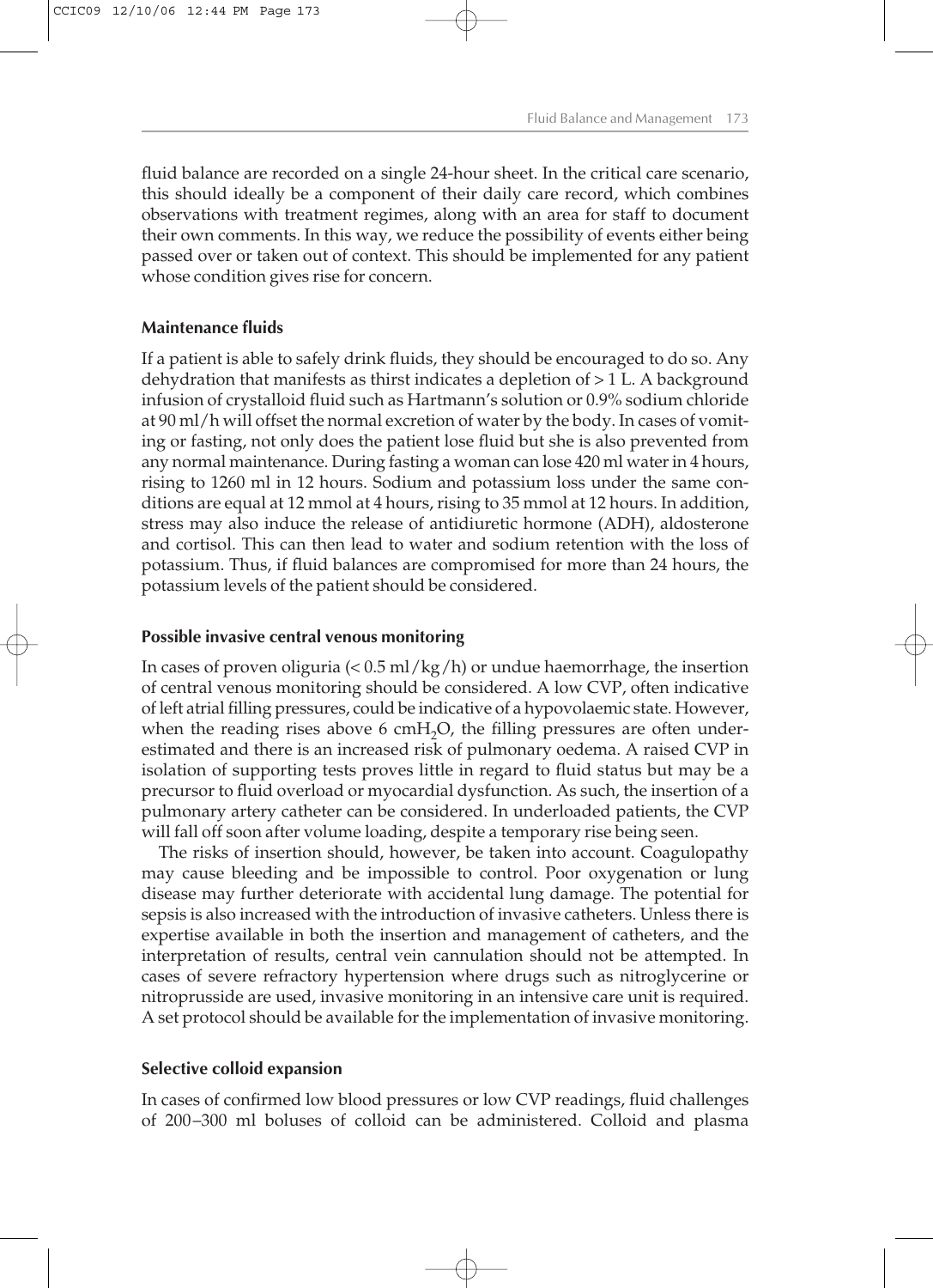substitutes contain high molecular weight molecules (> 10 000 Da), together with electrolytes. The size of the molecules prevents passage through normal capillary membranes and, as a result, they remain in the intravascular space. The efficiency of colloids in volume replacement is, however, reduced in cases where damage to the capillary membrane has occurred (Vincent 2000). In pre-eclampsia, the combination of controlled vasodilatation (i.e. using hydralazine) with limited colloid loading can improve cardiac function whilst reducing vascular resistance. Whilst fluid overload is definitely to be avoided in light of the potential for the development of pulmonary oedema, limited fluid challenges prior to vasodilatation are imperative to prevent a sudden hypotensive crisis. In order to optimise intravascular volume, additional volume can be added and/or agents to cause vasoconstriction of the vessels can be used.

Any fluid administration should be managed with a specific end point in mind. To that end, fluids must be flexibly titrated with constant reference to the principle aims of administration and to the emerging physiological effects observed through measurements taken from the woman. Indiscriminate loading of fluids has in the past been the cause of fluid overload and ineffectual treatment and, hence, a move to severely restrict fluid therapy for fear of adverse outcome. Adult respiratory distress syndrome resulting from pulmonary oedema is second only to cerebral haemorrhage as the immediate cause of death in women with pregnancyinduced hypertensive disorders (Lewis, 2004).

#### Types of fluid

Accurate fluid selection must be made based on the expected function of the fluid, for example to replace electrolytes or to replenish volume. Fluids to be used consist of three categories: crystalloids, colloids and blood products.

#### **Crystalloids**

A large number of the crystalloid fluids are isotonic, which means that an equal solute concentration exists inside and outside the cell, encouraging the cell to stay the same size. Fluids found within this category include:

- Normal saline (0.9% sodium chloride in water):  $154 \text{ mmol/L}$  sodium and 154 mmol/L chloride.
- Ringer's lactate: 147 mmol/L sodium, 156 mmol/L chloride, 4 mmol/L potassium and 2.2 mmol/L calcium.
- $\bullet$  Hartmann's solution: 131 mmol/L sodium, 111 mmol/L chloride, 5 mmol/L potassium, 2 mmol/L calcium and 29 mmol/L bicarbonate (lactate).
- Glucose  $4\%/$ NaCl 0.18%: 30 mmol/L sodium, 30 mmo/L potassium and 40 g/L glucose (164 kcal/L).
- Glucose  $5\%$ : 50 g/L glucose (205 kcal/L).

One significantly different fluid in this category is glucose  $10\%$  (100 g/L glucose (410 kcal/L)) which is considered *hypertonic*. Here, the solution on one side of the cell membrane has a solute concentration greater than on the opposite side. Care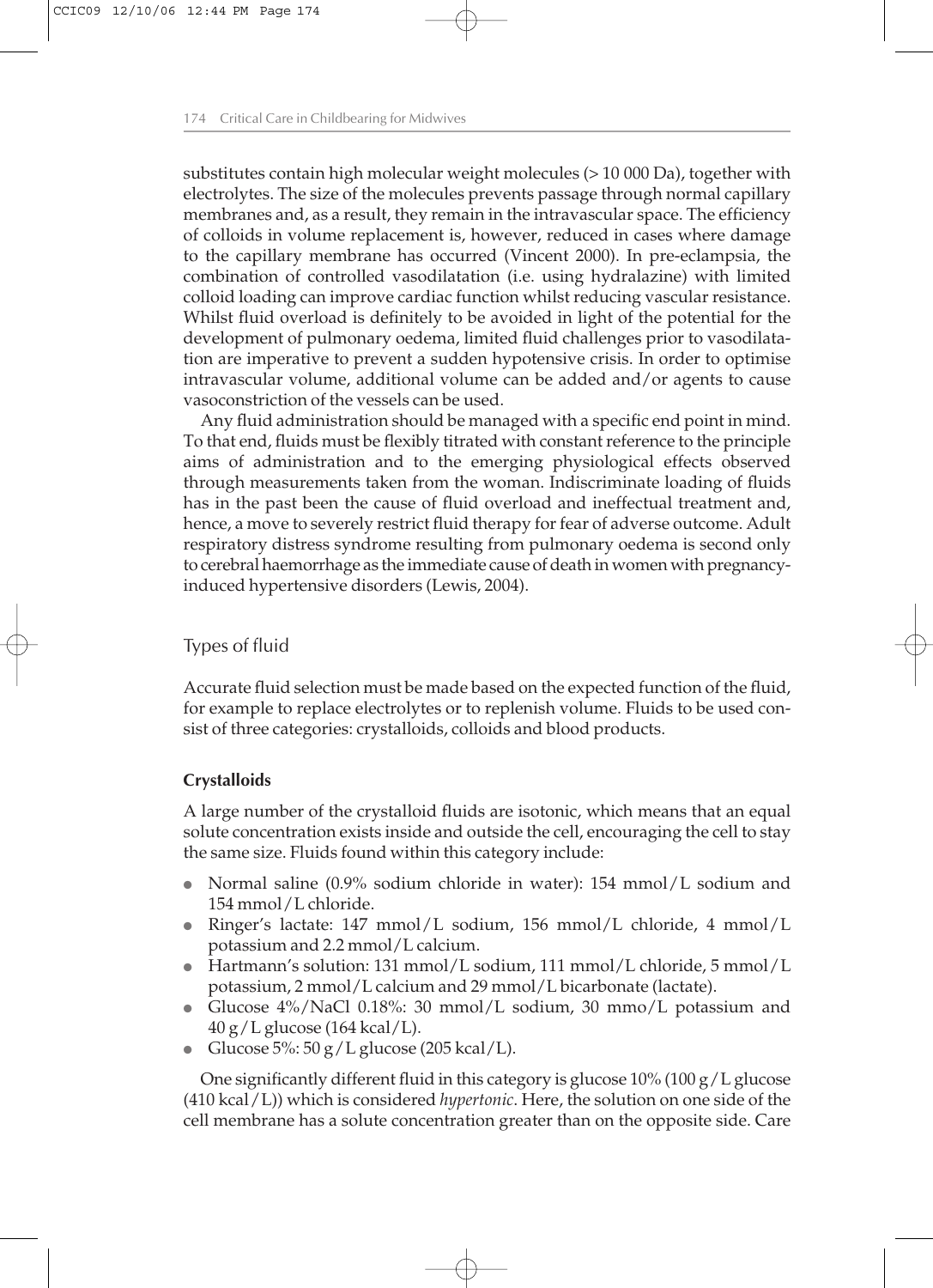should therefore be taken with glucose (dextrose) solutions as the glucose is metabolised, leaving water. This quickly balances through the ECF and ICF spaces and can cause hyponatraemia and cellular oedema.

Normal saline can cause hypernatraemia and hyperchloraemic acidosis if given in excess (Gutteridge 2004).

#### **Synthetic colloids**

Synthetic colloids are used solely to expand the plasma volume as they have no oxygen capacity or clotting functions. They may be divided into three groups.

#### *Hydroxyethyl starch (HES)*

HES solutions are derived from a modified vegetable starch dissolved in 0.9% normal saline. This is similar to the glycogen found in liver and muscle, resulting in a reduced potential for immunological reactions. The different ratios of hydroxyethyl groups to glucose molecules within the starch will dictate how long the HES is maintained in the circulatory system. Available as 6% and 10% solutions, the former will expand the plasma volume by 500 ml with a 500 ml infusion, whereas the 10% solution acts similarly to 20% albumin in that 500 ml will cause an expansion of 750 ml volume. The difference in types available reflects the 'degree of substitution' of the hydroxyethyl groups to glucose molecules and their subsequent duration, with HES remaining up to four times longer in the system.

The molecular weight also covers a wide range (10–2000 kDa) compared to albumin (69 kDa). The amount of leakage through the capillaries is therefore much reduced, thus allowing HES solutions to remain longer in the vascular compartment. HES is eliminated via the kidney with molecules > 70 kDa being broken down by serum amylase. Again, the higher amount of HES groups present, the longer it takes for degradation to occur and hence there is a longer duration of effect.

#### *Gelatins*

This group of colloids derive from bovine proteins made soluble in 0.9% normal saline. Whilst molecular size varies, it tends to be approximately 30 kDa. Due to this relatively small size, gelatin molecules are not readily retained in the vasculature, leaking both into the interstitium and through the renal capillary system into the urine. As such, gelatines do not maintain their expansion properties for more than 3 hours. They are therefore useful for short-term expansion (e.g. to counteract the hypotension caused by spinal anaesthesia) but require long-term infusion for conditions such as sepsis. This sustained treatment may lead to a sodium buildup in women who have renal or hepatic impairment.

#### *Dextrans*

Dextrans are naturally occurring glucose polymers made by leucosoic bacteria. Simpler in structure than the hydroxyethyl groups, the molecular size is varied, so regulating its duration within the vasculature. Dissolved in 0.9% normal saline or 5% dextrose, dextrans are available in two molecular weights. Dextran 40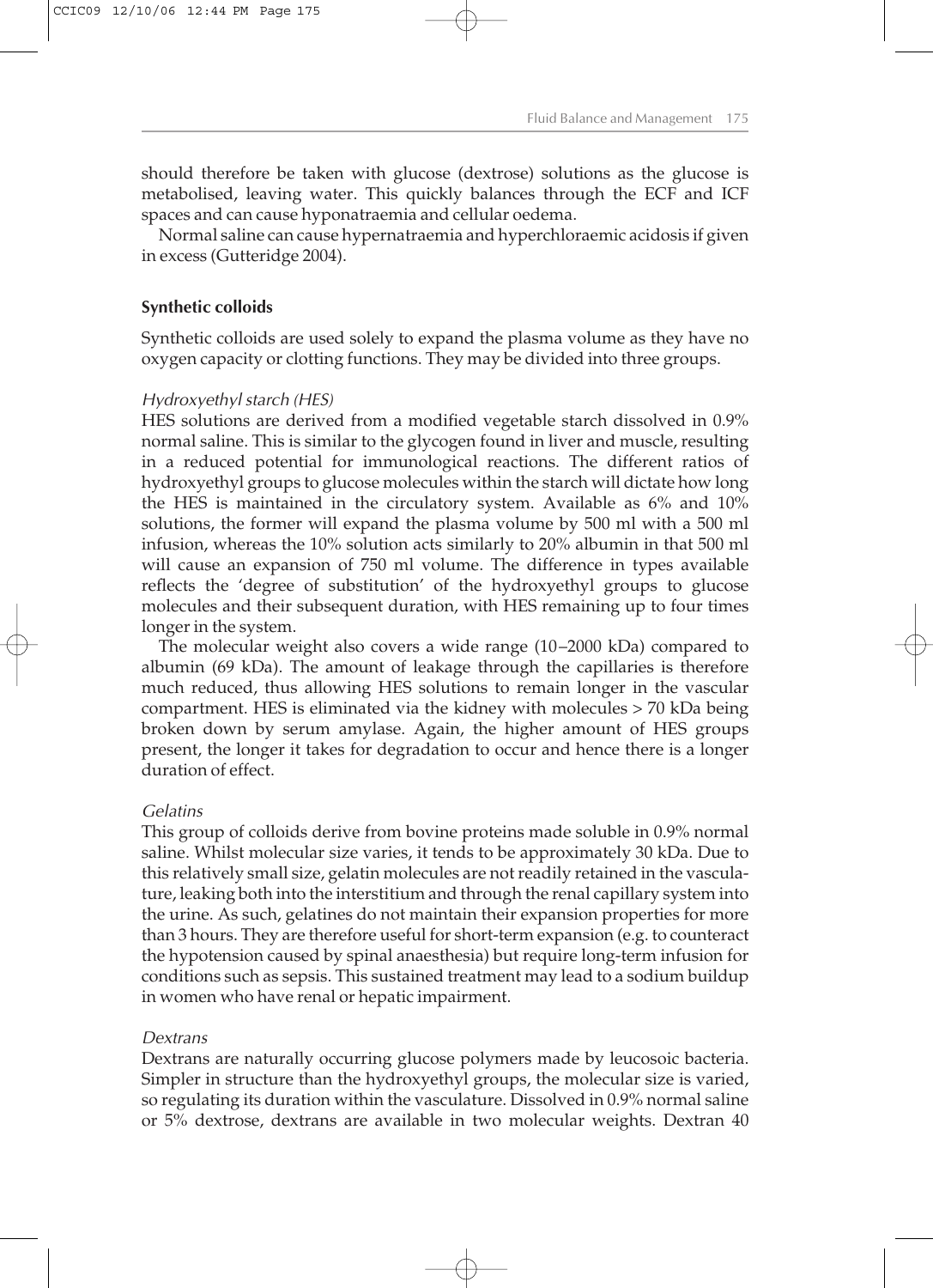(low molecular weight) expands the blood by 150% of the infused volume in a similar manner to 10% HES, but will only remain active for 6–8 hours. The higher molecular weight dextran 70 expands the blood by only 100% of the infused volume, but has approximately 18 hours effective duration. A recognised chemical effect of dextran is the increased plasma viscosity seen during infusion. Whilst this definitely interferes with blood clotting functions, it is used occasionally during surgery to reduce the incidence of deep vein thrombosis. There is also an acknowledged incidence of anaphylaxis with the higher molecular weight dextrans.

#### **Blood and blood products**

In cases of significant haemorrhage, whole blood is an ideal choice due to it having the capacity to carry oxygen and the presence of clotting factors. Fresh blood is preferable to stored blood as, in time, stored blood breaks down, decreasing the concentrations of platelets and clotting factors. As a result of this breakdown, a rise in potassium, ammonium and cell debris is to be seen.

A cross-match and typing between the recipient and donor unit must be undertaken prior to transfusion. An initial infusion rate of 4 ml/kg/h should be used, unless a severe deficit is present, in which case the blood should be given as rapidly as possible. In cases where renal/cardiac disease or an acknowledged fluid overload is present, the infusion rate should be slowed to  $1 \text{ ml/kg/h}$ . One unit of packed red cells can be expected to raise the haematocrit level by approximately 3%. Targets for infusion should be set to reach a required haematocrit level without exceeding it. Except in extreme emergency, blood should be infused through both an infusion-warming device and a blood filtration system. The blood should not exceed 42°C and any units should be infused within a 4-hour period to prevent bacterial buildup. The woman should be carefully monitored for signs of transfusion reaction and/or fluid overload. If fresh frozen plasma is required, to correct coagulation deficiencies, it should be pre-thawed at room temperature or using a controlled method over 30 minutes.

#### **Albumin**

Albumin is naturally found in the body evenly divided with one-third found in the skin, one-third in the vasculature and one-third in the body tissues. Approximately 5% of the blood albumin transfers through the capillary per hour to the tissues (transcapillary escape rate). This acts as a buffer to the blood's oncotic pressure, so regulating its ability to attract water. The resulting effect is an even hydration of blood and tissues.

Albumin can be considered for use for the following conditions: hypoalbuminaemia, resuscitation in acute hypovolaemia and hypovolaemia occurring after the acute phase of critical illness. Available as 4.5% or 20%, the albumin is dissolved in saline and acts by drawing water from the interstitium back into the vasculature. Of the two concentrations, 100 ml of the 20% solution has the equivalent effect of 300 ml of the 4.5% solution, expanding to three times its volume in infusion. The molecular size of albumin is 69 kDa. This plays an important role in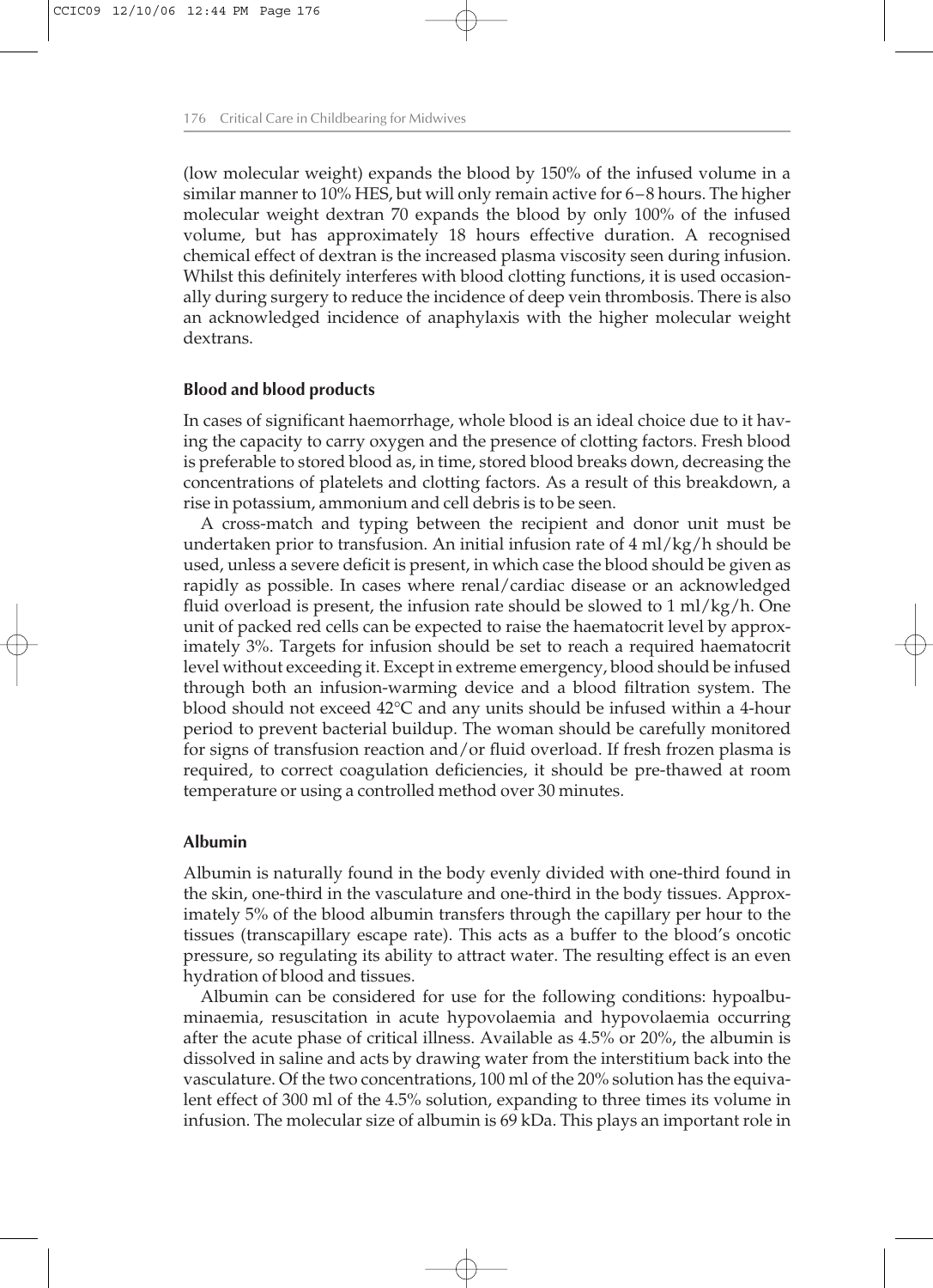women suffering from oedema or sodium elimination conditions, as albumin levels affect the colloid oncotic pressure and thus the transfer of water to and from the interstitium with its dissolved gasses and metabolites. In cases of capillary leakage, the amount of colloid and water in the interstitium increases the distance between the capillary and the cells, thus causing reduced oxygen transfer between the two structures and resulting in hypoxia. In cases where the oedema is caused by sepsis, it is vital to address the cause in order to prevent the return of fluids from the interstitium and the subsequent restoration of normal gas exchange becoming a temporary state (Allison & Lobo 2000).

#### Diuretic usage

As denoted by the phrase 'fluid balance', there is a necessary correlation between administered or present fluids and those eliminated from the body. Concerns regarding fluid overload, and resulting pulmonary oedema, and pre-renal oliguria often result in the use of diuretic drugs to increase urine formation and output. The use of loop diuretics such as frusemide (furosemide) can promote diuresis by reducing the intravascular water and increasing the colloid oncotic pressure. This encourages water to be drawn from the interstitial space, back into the vasculature. In oliguria, it is important that the patient is fluid loaded (and still oliguric) prior to the administration of diuretics. Sodium reabsorbtion is inhibited in the loop of Henle in the medulla, enhancing the renal tubular oxygen balance, and diuresis often occurs despite renal impairment. Mechanically, this can help flush the renal tubules of any necrotic debris.

In cases of pulmonary oedema that result in adult respiratory distress syndrome, fluid restriction and diuretic administration are an advocated course of action. However, for critically ill pregnant women who become potentially oliguric, it is important that the cause (such as hypovolaemia) is treated or excluded prior to the use of diuretic drugs.

### **Summary**

- Normal values in physiological measurements must be established as appropriate to the woman's condition.
- $\bullet$  A normal balance should be sought, that takes into account both the previous events and the current condition of the woman, and pre-empts foreseeable occurrences.
- <sup>l</sup> Fluids and treatments should be carefully administered with clearly defined end objectives. These should be determined by a multispeciality approach and laid out in policy.
- <sup>l</sup> Fluids have individual properties and are not simply crystalloid or colloid. Choose with an aim in mind.
- Constant reassessment of the woman's condition must be undertaken to avoid potential harm.
- Expert help should be sought prior to implementing any stage of treatment.